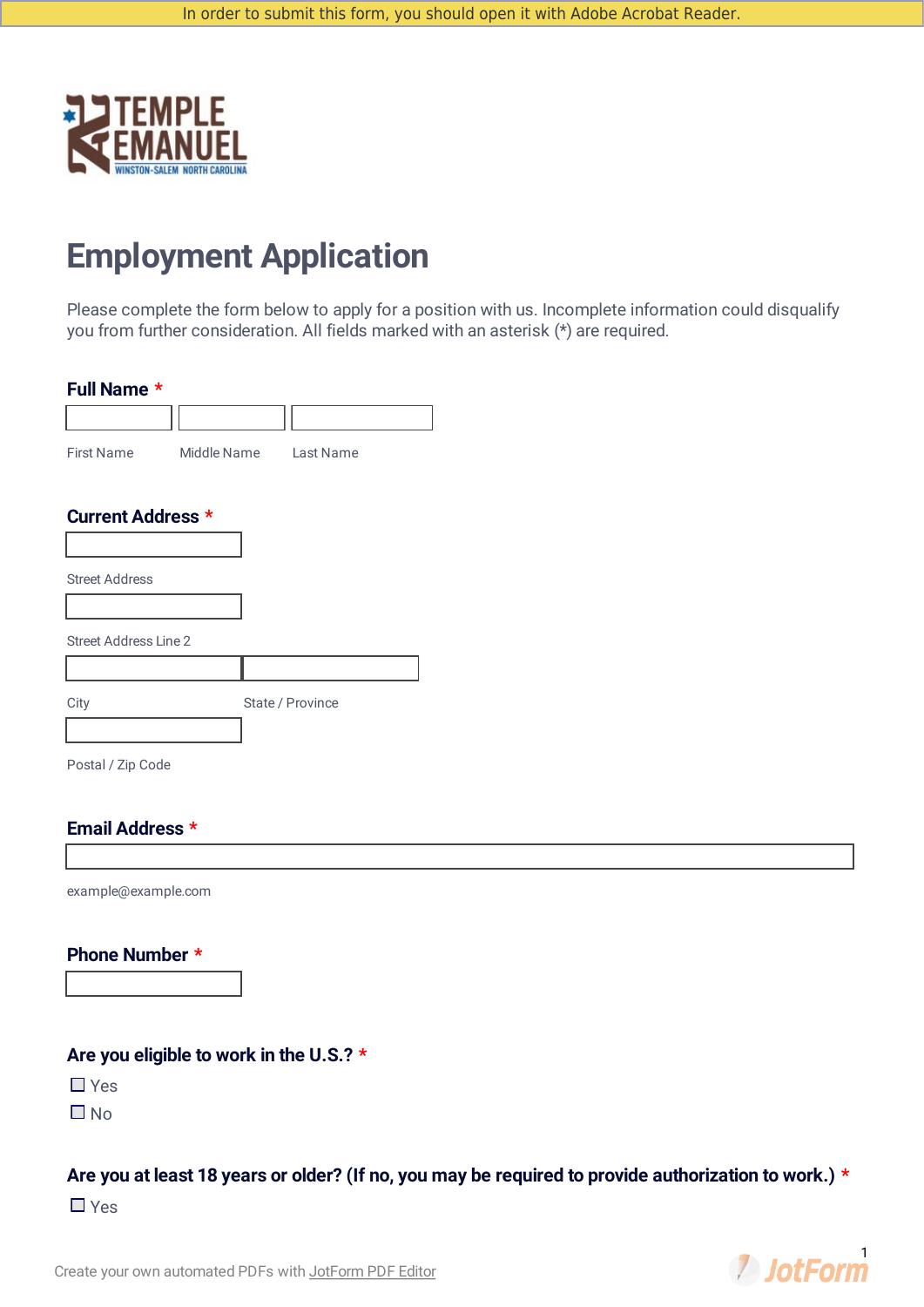$\Box$  No

#### **Have you ever been terminated from employment or asked to resign by an employer? \***

■ Yes

 $\Box$  No

| <b>Available Start Date *</b> |     |      |  |  |
|-------------------------------|-----|------|--|--|
|                               |     |      |  |  |
| Month                         | Dav | Year |  |  |

**Are you able to perform the essential functions of the job for which you are applying, with or without reasonable accommodation? \***

Yes

 $\Box$  No

#### **Position Applied For:**

#### **How did you hear about us? \***

# **Education**

### **High School: Name, location of school, and degree received (i.e. diploma, GED, etc.)**

**College or University: Name, location of school, and degree received**



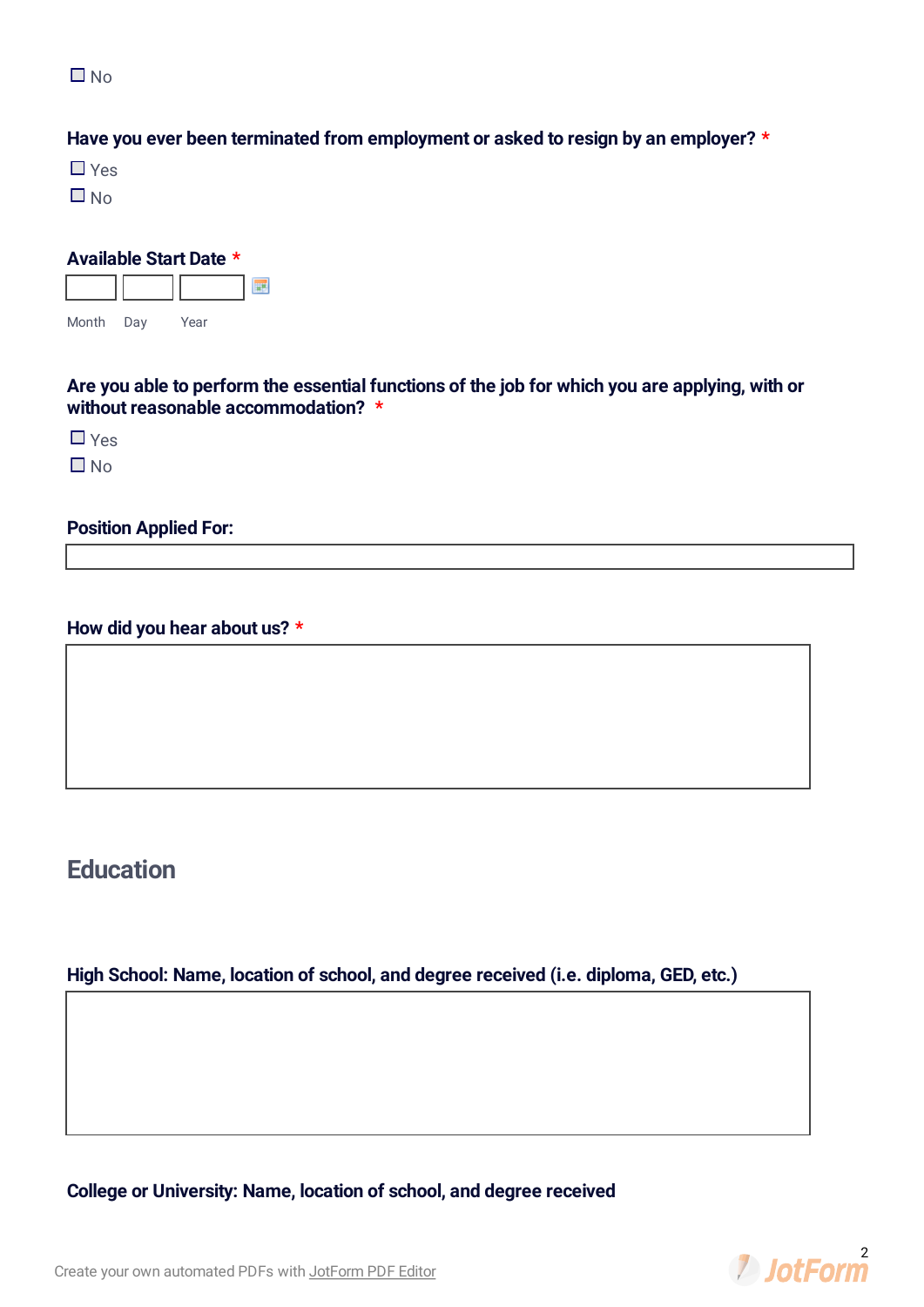#### **Graduate/Professional School/Additional Professional Certifications: Name, location of school, and degree/certification received**

# **Employment History**

Include your last seven (7) years of employment history, starting with the most recent and working backwards in time. Incomplete information could disqualify you from further consideration.

#### **Employment #1: Job Title, company name, and dates employed**

#### **Employment #2: Job Title, company name, and dates employed**

**Employment #3: Job Title, company name, and dates employed**

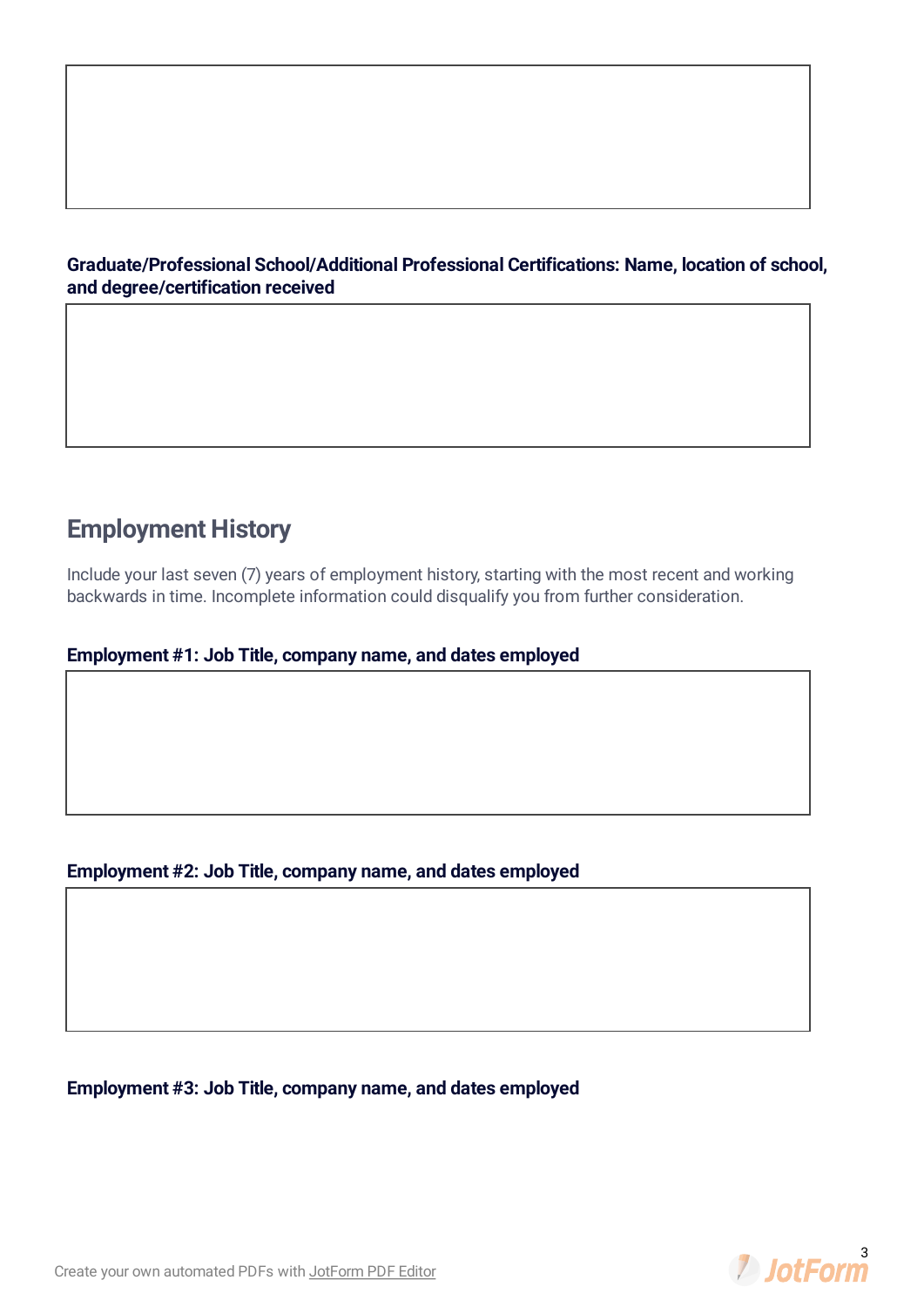#### **Employment #4: Job Title, company name, and dates employed**

#### **Employment #5: Job Title, company name, and dates employed**

**Do you have any special skills, experience and/or training that would enhance your ability to perform the position applied for? If yes, explain: \***

**Computer/Technology Skills (please list): \***



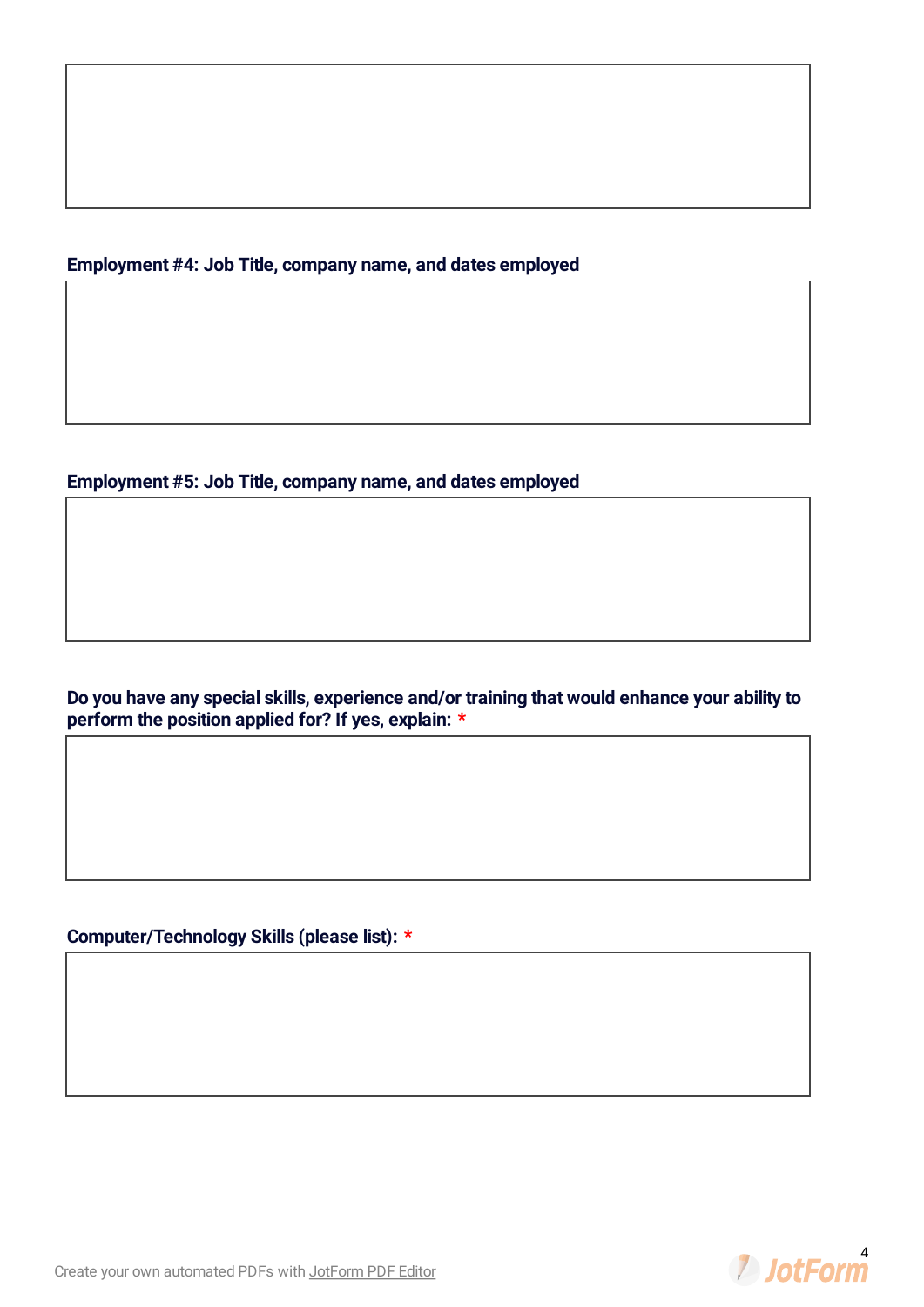# **References**

Please provide the name of 2 persons not related to you. At least one must have been in a work setting.\*

# **Reference #1 Name \*** First Name Last Name **Reference #1 Phone Number \*** Please enter a valid phone number. **Reference #1 Email \*** example@example.com

#### **Reference #1 Years Acquainted and Relationship \***

#### **Reference #2 Name \***

First Name Last Name

#### **Reference #2 Phone Number \***

**Reference #1 Company/Job Title \***

Please enter a valid phone number.

#### **Reference #2 Email \***

example@example.com